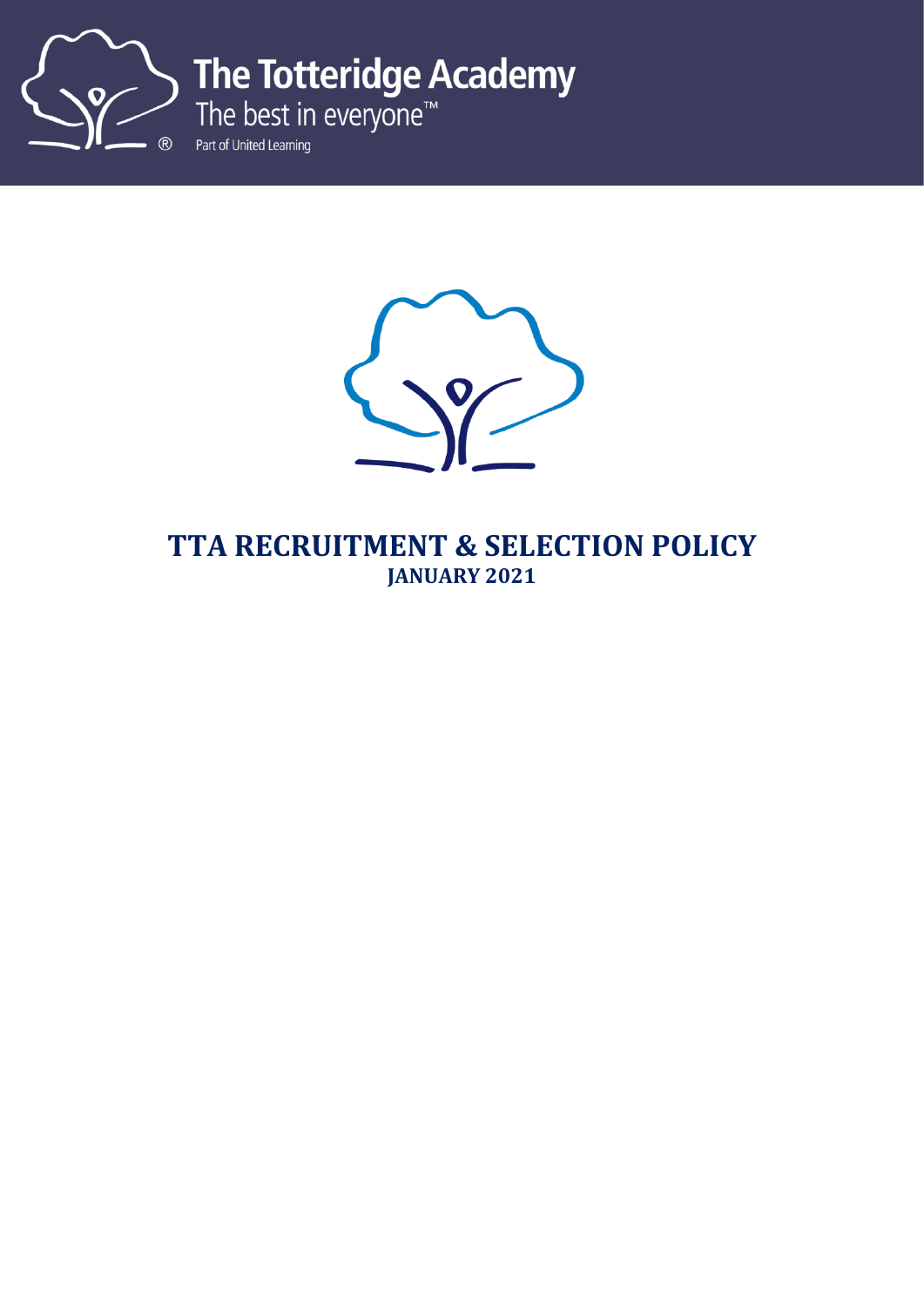### **Scope**

The policy and procedure set out in this document applies to all United Church Schools Trust (UCST) and United Learning Trust (ULT) employees; including teaching, support, fixed-term, part-time, full-time, permanent and temporary staff. The two companies (UCST and ULT) are referred to in this policy by their trading name, 'United Learning'.

Where this policy refers to 'School' or 'Head Teacher' within Central Office this should be interpreted to refer to the department where a member of staff works and their Head of Department.

This policy must be read in conjunction with the 'United Learning Safeguarding Children – HR Procedural Guidance' and information regarding the Skilled Worker immigration system on the HRA section of the United Hub and on the government's website [here.](https://eur03.safelinks.protection.outlook.com/?url=https%3A%2F%2Fwww.gov.uk%2Fgovernment%2Fpublications%2Fuk-points-based-immigration-system-employer-information%2Fthe-uks-points-based-immigration-system-an-introduction-for-employers&data=04%7C01%7C%7C0f9e31e984894d3cc16008d8978d92a2%7Ca4d068aa090e4f55a950b1b95cea1c6b%7C0%7C0%7C637425981598052996%7CUnknown%7CTWFpbGZsb3d8eyJWIjoiMC4wLjAwMDAiLCJQIjoiV2luMzIiLCJBTiI6Ik1haWwiLCJXVCI6Mn0%3D%7C1000&sdata=4EDUvMzwkiRNRAhkct8o9keyyV0BmJXDvM3W58WCUps%3D&reserved=0)

This policy does not cover the recruitment of Heads Teachers, Deputy Head Teachers, Head Teachers of Junior School and executive members at Central Office.

As a values-led organisation our values of ambition, confidence, creativity, respect, enthusiasm and determination are key to our purpose and underpin all that we do.

### **1. Objectives**

- 1.1 United Learning's vision is to provide excellent education so all young people are able to make a success of their lives. To deliver this vision, United Learning aims to attract, retain, develop, and reward outstanding members of staff.
- 1.2 United Learning places great emphasis on being a values-led organisation with an ethos established to bring hope and aspiration to the communities we serve in our schools. Our values act as a yardstick for how we behave, interact with each other, and deliver our mission. These values are: Ambition, Confidence, Determination, Creativity, Respect and Enthusiasm.
- 1.3 To ensure that United Learning's Recruitment and Selection Procedures are non-discriminatory and therefore ensure that United Learning recruits the best candidate from those who have applied for a particular position. Further details can be found in United Learning's Equality Guidelines.
- 1.4 To encourage applicants to apply for positions within United Learning, knowing that they will be selected solely on their suitability for the position.
- 1.5 To help United Learning become an Employer of Choice through good practice.

### **2. General Policy**

- 2.1 United Learning is committed to safeguarding and promoting the welfare of children and young people and expects all staff and volunteers to share this commitment.
- 2.2 To achieve this objective, it is essential that all those concerned with the recruitment and selection procedures have a clear understanding of the position to be filled, its requirements and the characteristics of the likely position-holder in terms of skills, qualifications, previous experience etc. It is equally essential that safeguarding and promoting the welfare of children be incorporated into every stage of the process.
- 2.3 Recruitment and selection within United Learning must be:

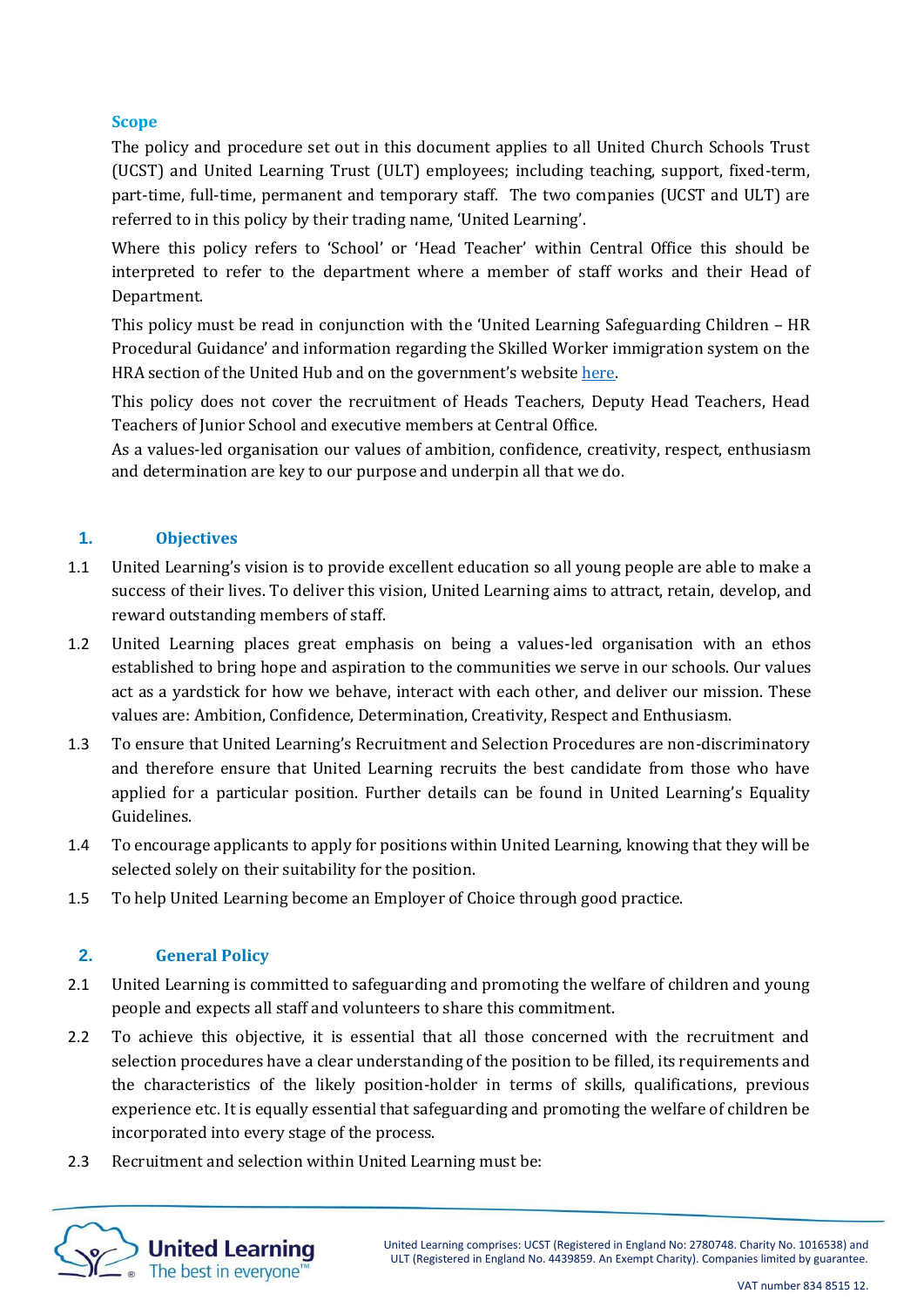- a) Effective Producing quality candidates and the ability to distinguish between the suitable and the unsuitable by using sound criteria for each role;
- b) Efficient Using the most cost-effective advertising and recruitment sources and methods;
- c) Fair Maintaining United Learning's good name with existing employees and potential recruits alike by dealing fairly, honestly, professionally and courteously with all applicants;
- d) Safe Recruiting staff and volunteers who are trusted and trustworthy in the company of children and young adults, who have their safety, education and welfare at heart.
- 2.4 All recruitment and selection will be carried out in accordance with United Learning's Equality Guidelines, Safeguarding Children – HR Procedural Guidance, and all other associated procedures.
- 2.5 The Head Teacher or Designated Senior Manager responsible for recruitment will be responsible for the implementation and monitoring of the recruitment and selection procedures which will support the organisation and will ensure that all relevant legislation is adhered to. They will be supported by the local HR Business Partner.
- 2.6 The United Learning HR Department will monitor the activities of the Schools. The procedure will also conform to any relevant legislation and codes of practice.
- 2.7 The recruitment and selection of staff within this policy is carried out at a local school level, although assistance and monitoring will be available from the relevant HR Business Partner and United Learning HR Department.

## **3. Procedure**

- 3.1 This procedure must be used for filling all vacancies, with the exception of Head Teachers, Deputy Head Teachers, Head Teachers of Junior School and executive members at Central office, whether from internal or external advertisements.
- 3.2 No vacancy should be advertised until all the relevant documentation has been completed i.e. job description and person specification.
- 3.3 When a vacancy arises for an existing post, the requirements of the job and department should be reviewed to ensure that a replacement is required and that the job description adequately reflects the duties to be undertaken.

# **4. Job Descriptions and Person Specifications**

- 4.1 The Head Teacher or Designated Senior Manager authorised to recruit staff must ensure that the job description is up to date.
- 4.2 For all appointments within Schools and for any other position where the post-holder could visit United Learning's Schools (and thus be seen as a safe and trustworthy individual by children), the job description and person specification must make explicit reference to the responsibility for safeguarding and promoting the welfare of children. In addition, the person specification must clearly set out the extent of the relationships/contact with children and the degree of responsibility for children that the person will have in the position to be filled. (N.B. all work in a school or similar setting involves some degree of responsibility for safeguarding children, although the extent of that responsibility will vary according to the nature of the post).

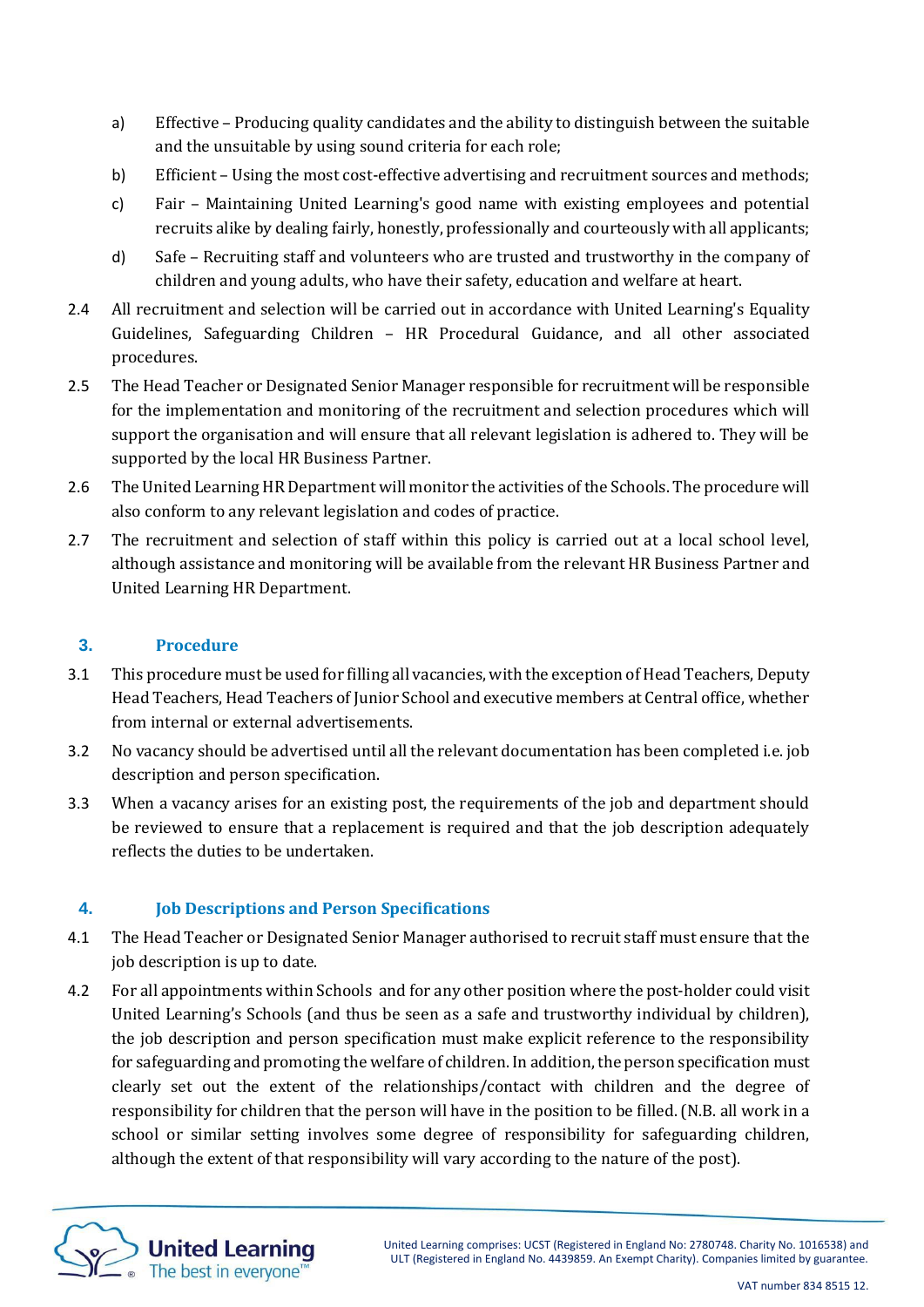- 4.3 Person specifications must be attached to all job descriptions outlining the essential and desirable knowledge, skills and experience required by the successful candidate. The criteria identified must be objective, non-discriminatory and relevant to the requirements of the post.
- 4.4 At this stage, the Head Teacher or Designated Senior Manager will decide, in consultation with the HR Business Partner where appropriate, the appropriate pay range or spot salary for the post, using the relevant agreed pay policies.

## **5. Advertising the Vacancy**

- 5.1 When a vacancy occurs, the job should be created on the Applicant Tracking System (ATS). The ATS enables the main aspects of the job to be recorded and then advertised through various sources as required, e.g. internally on the United Hub and/or externally on the United Learning Careers website, school website, job boards, the Job Centre Plus and with support from United Learning's recruitment advertising agency.
- 5.2 All adverts must include at least:
	- a) Iob title:
	- b) Main duties and responsibilities;
	- c) Location;
	- d) Salary package or range;
	- e) Skills, qualifications and experience required;
	- f) Closing date for application.
- 5.3 HR Business Partners can provide advice and assistance on the appropriate method of recruitment, writing advertisements and drafting suitable interview questions and selection exercises/tests.
- 5.4 The decision to place recruitment with an external provider rests with the Head Teacher, in consultation with the HR Business Partner. Normal budgetary constraints will apply.
- 5.5 All posts will normally be advertised in local papers, national publications and professional publications as appropriate, and on United Learning's Careers website.
- 5.6 All advertisements will clearly state the closing date for applications. This should generally be a minimum of 2 weeks from the date of the advert.
- 5.7 All advertisements must be non-discriminatory. They must make no direct or indirect preference regarding age, beliefs, colour, disability, ethnic origin, HIV status, marital status (including civil partnership), nationality, race, religion, sex, sexual orientation, social status, trade union membership, gender reassignment, part time and fixed term working, pregnancy or maternity.

### **6. Applications**

- 6.1 All applicants should register on the ATS and complete the relevant documents online to apply for the post.
- 6.2 Incomplete applications should not be accepted.
- 6.3 Please refer to the Privacy Statement on the ATS for details regarding how applicants' information is gathered and protected.

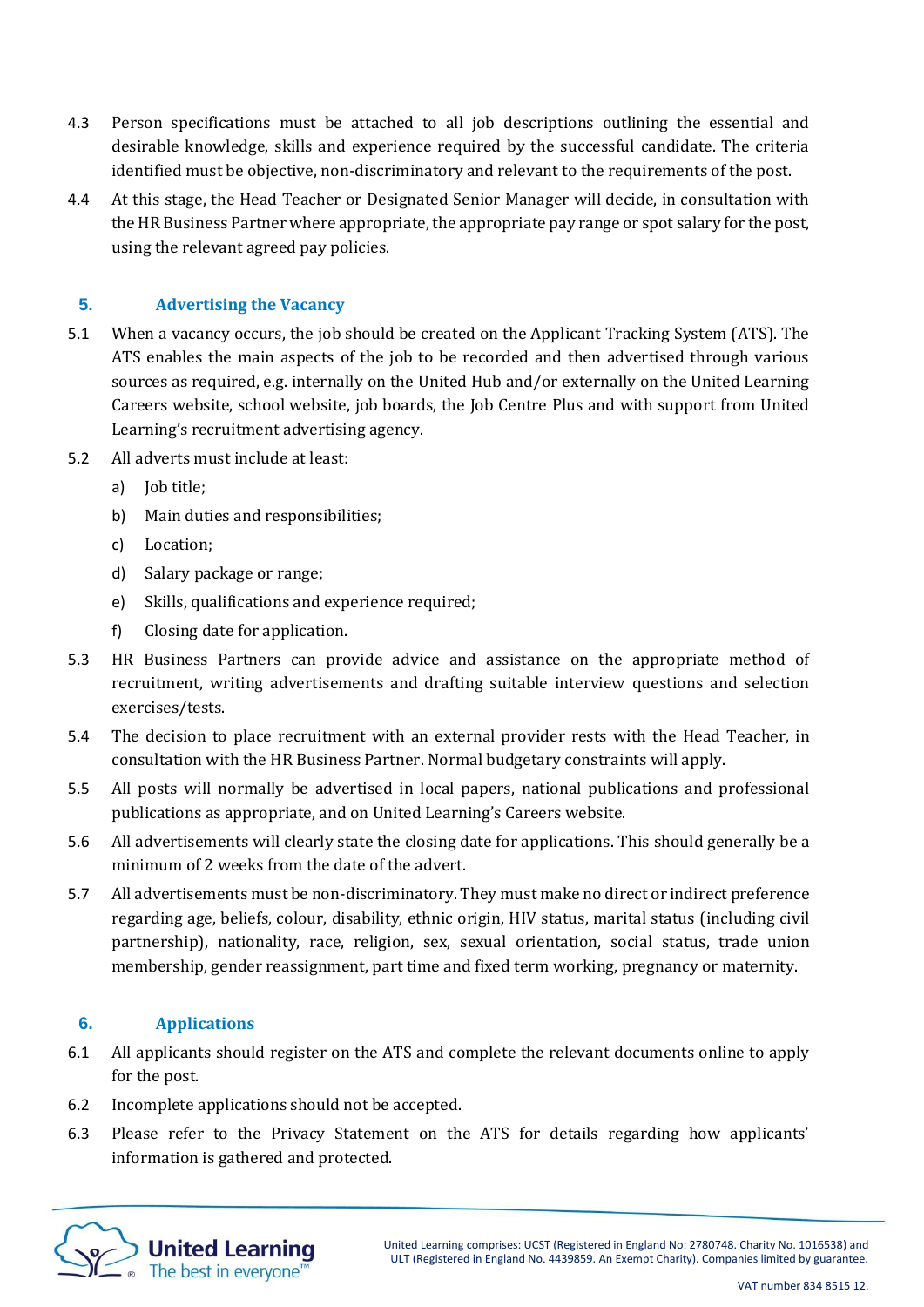# **7. Short-listing**

- 7.1 After the closing date, the application forms can be printed off the ATS and given to, or sent electronically to, a short-listing panel, consisting of at least two people at a local level, who will sift the applications and compile a shortlist.
- 7.2 The short-listing pack, prepared by the local HR Administrator, should include the application forms, job description, person specification and any other information sent by the applicant, with the exception of the Applicant Monitoring Form and Confidential Disclosure which should be kept separately. When sending the applications electronically to the shortlisting panel, the Monitoring Form and Confidential Disclosure will automatically be excluded.
- 7.3 Criteria from the person specification will be used to shortlist applicants for interview, based on the ability to demonstrate fulfilment of each of the objective, non-discriminatory criteria.
- 7.4 The short-listing panel must complete the short-listing form.
- 7.5 Checking Application forms. All applications should be carefully read to ensure:
	- a) That they are fully and properly completed;
	- b) That the information provided is consistent and does not contain any discrepancies;
	- c) To identify any gaps in employment;
	- d) The application form is duly signed and dated.

Any anomalies or discrepancies or gaps in employment identified should be noted so that they can be taken up as part of the selection process.

### **8. Interviewing and Testing**

### 8.1 **Interview Panels**

- a) A minimum of two members of staff will form the interviewing panel. Interviews must never be undertaken by any staff member acting alone.
- b) The interview panel should include the direct supervisor/manager of the position for which recruitment is taking place.
- c) The panel should nominate a chair, normally the most senior person on the panel.
- d) It is United Learning policy that at least one member of any interview panel will have completed appropriate safer recruitment training. Please see section D of the United Learning Safeguarding Children – HR Procedural Guidance for further details (available on the United Hub).
- e) Where candidates have requested any specific requirements to attend interview due to a disability, this must not be revealed to the interview panel.

### 8.2 **Selection Methods**

In addition to panel interviews, a number of selection methods may be used to assess a candidate's suitability for the post. All selection tests/exercises should be properly validated and only marked by trained staff. Selection methods to consider include:

- a) Presentations;
- b) Group decision making/discussion exercises;

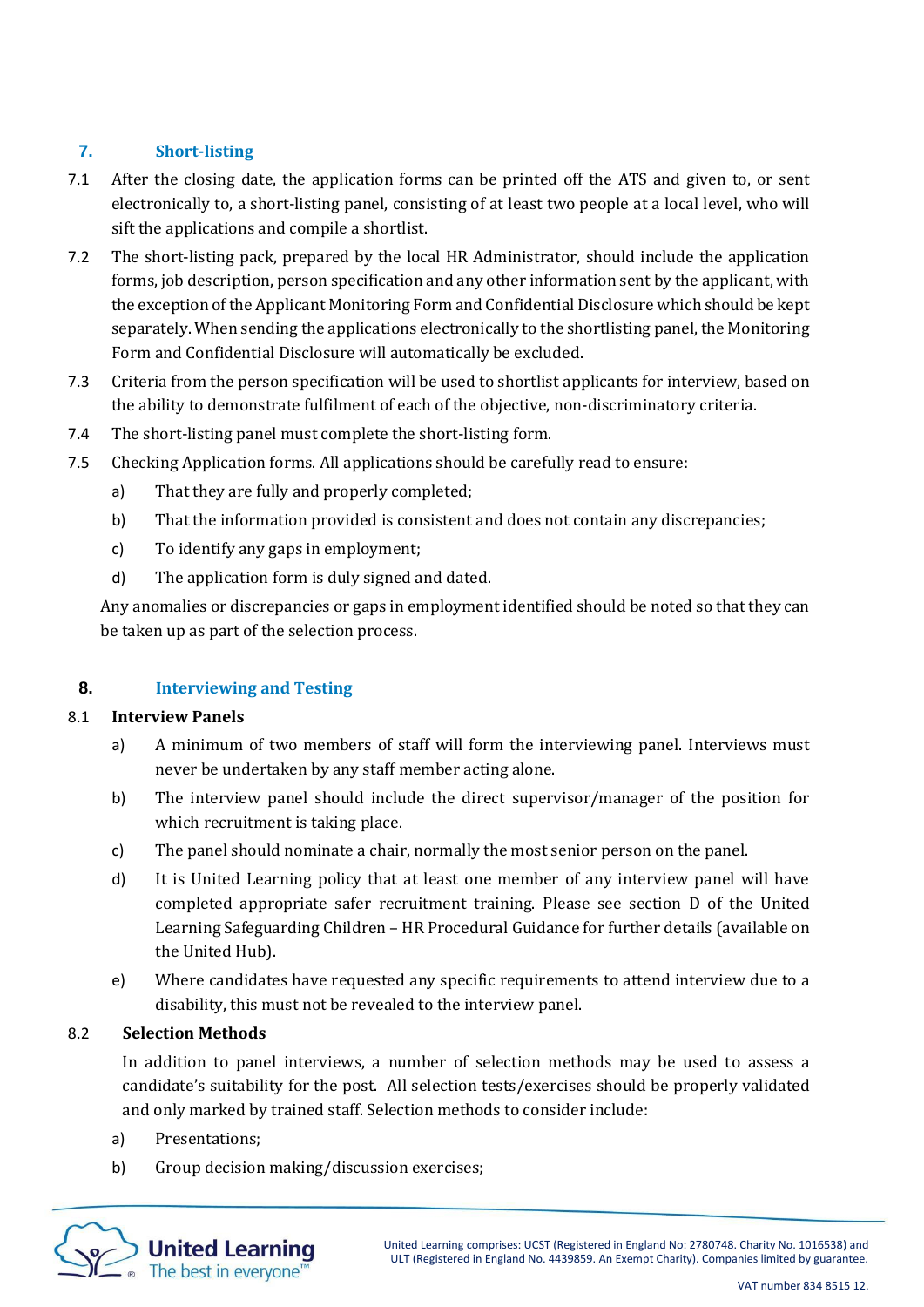- c) Group discussions with pupils;
- d) In-tray exercises;
- e) Aptitude tests (verbal and numerical);
- f) Technology based tests including word-processing;
- g) Written exercises;
- h) Psychometric personality questionnaires, with the express agreement of the HR Business Partner and only with appropriately qualified HR staff.

When considering selection methods, other than interview panels, guidance should be sought from the HR Business Partner.

### 8.3 **Interview Packs**

Panel members will be issued with interview packs prior to the day of interviewing. These will be prepared for the Chair of the panel by the HR Administrator at the School. The pack will contain:

- a) Copies of all application documents, excluding references, Confidential Disclosure and applicant monitoring forms;
- b) Job description and person specification;
- c) Interview summary forms, including questions;
- d) Short-listing forms.

### 8.4 **Interview Questions**

- a) All questions must be objective, non-discriminatory and will relate directly to the skills, knowledge and experience required by the post holder, as detailed in the person specification.
- b) The questions must explore the candidate's suitability to work with children as well as his/her suitability for the post.
- c) The panel should agree the core questions in advance. These should be transposed on the interview summary sheet. A candidate's response to a question will determine whether and how that is followed up. Where possible it is best to avoid hypothetical questions because they allow theoretical answers. It is better to ask competence based questions that ask a candidate to relate how s/he has responded to, or dealt with, an actual situation, or questions that test a candidate's attitudes and understanding of issues.
- d) In addition to assessing and evaluating the applicant's suitability for the particular post, the interview panel should also explore:
	- i) The candidate's attitude toward children and young people;
	- ii) Their ability to support United Learning's policy for safeguarding and promoting the welfare of children;
	- iii) Gaps in the candidate's employment history;
	- iv) Concerns or discrepancies arising from the information provided;
	- v) Whether the candidate wishes to declare anything in light of the requirement for an enhanced check for regulated activity (DBS).

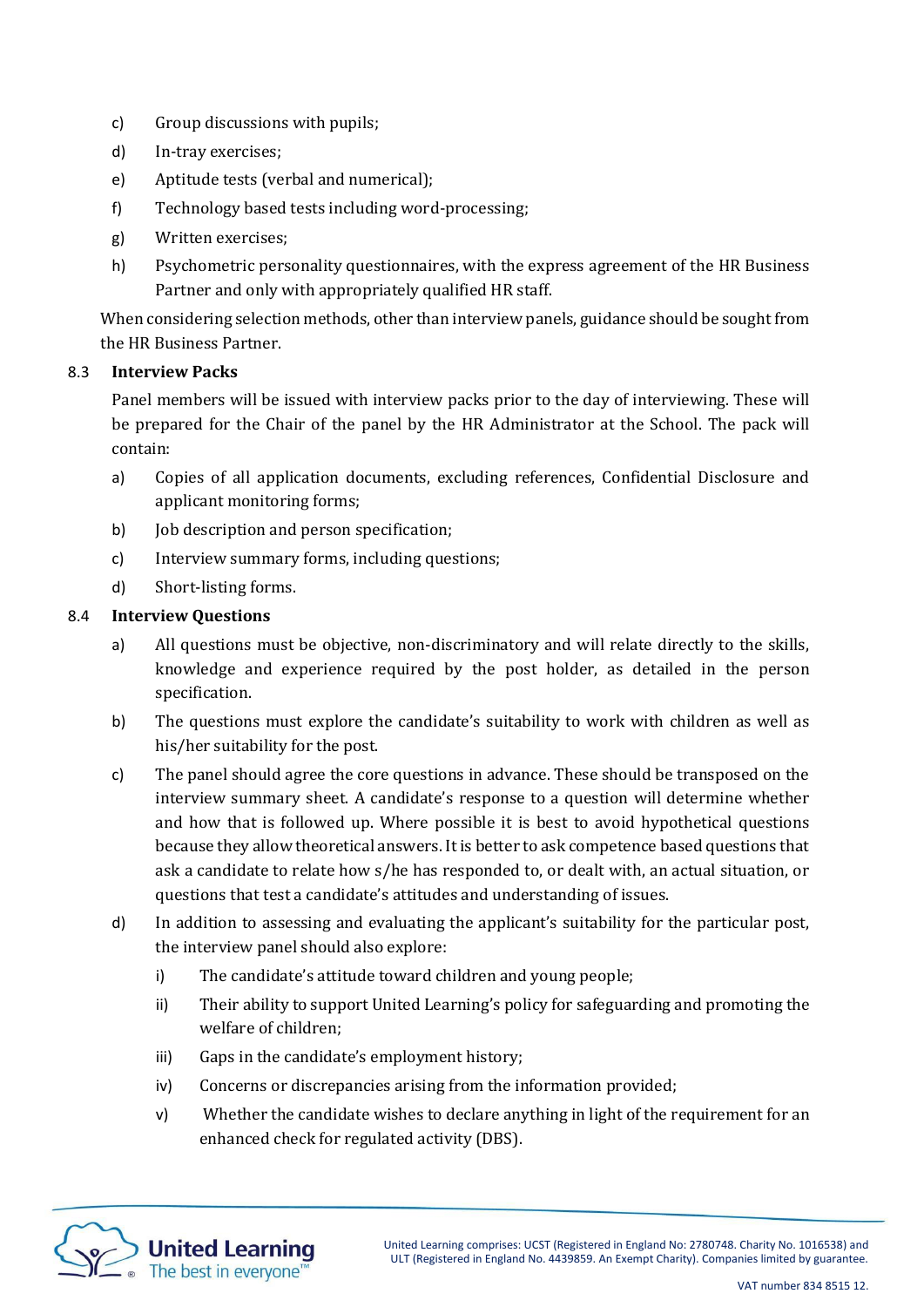- e) Once each candidate has been interviewed, interview summary sheets must be completed. At the end of the full interview process, these sheets must incorporate the results of any additional selection tests/exercises undertaken.
- f) The sheets must clearly state the outcome and provide objective, clear reasons as to whether a candidate is suitable for appointment or not, directly relating to the job description and person specification.
- g) All papers, including notes taken during interview, and test results if undertaken, should be retained by the Chair of the panel who will contact the successful candidate and inform unsuccessful candidates of the outcome. Feedback should always be offered as good practise.
- h) Following the completion of the recruitment process, all papers should be retained for a minimum of 6 months at the School.

## **9. Use of References**

- 9.1 Written information about previous employment history should always be sought and checked to ensure it is not contradictory or incomplete. Applicants are required to provide their referee contact details during the online application process on the ATS.
- 9.2 Two satisfactory references are required from all successful applicants, one of which must be the current or most recent employer. Open references usually entitled "to whom it may concern", are not acceptable.
- 9.3 If a candidate for a teaching post is not currently employed as a teacher, it is also advisable to check with the school, college or local authority at which they were most recently employed, to confirm, details of their employment and their reasons for leaving.
- 9.4 The reference request letter (available on the United Hub) must be used to obtain references. A copy of the job description and person specification should be attached to this letter.
- 9.5 References will be held by the Chair of the panel and the interviewing panel will only have access once a decision has been made in principle.
- 9.6 References will not be used to aid the decision making process but solely to confirm the decision.
- 9.7 Any unsatisfactory references will be investigated further by the Head Teacher or Designated Senior Manager, usually in consultation with the HR Business Partner.
- 9.8 If all questions have not been answered or the reference is vague or unspecific, the referee should be telephoned and asked to provide written answers or amplification as appropriate. It should however be borne in mind that some organisations have a reference policy to only supply factual information.
- 9.9 The information given should also be compared with the application form to ensure that the information provided about the candidate and his/her previous employment by the referee is consistent with the information provided by the applicant on the form.
- 9.10 Any discrepancy in the information should be taken up with the applicant and must be satisfactorily explained by them before proceeding further with any offer of employment.
- 9.11 In the event that references were not obtained prior to interview, they must be obtained prior to making any offer of employment.

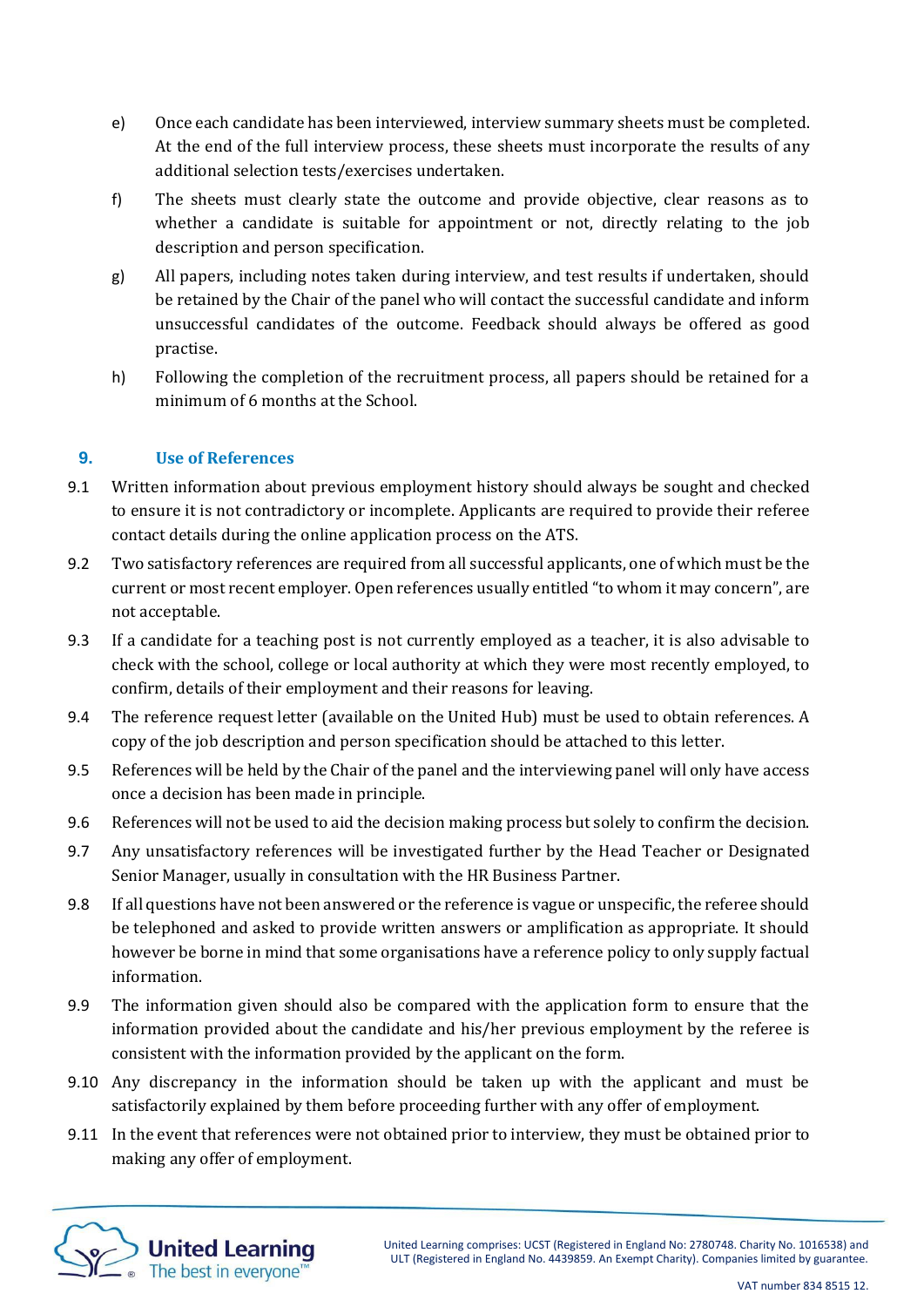## **10. Making Offers of Employment**

### 10.1 **Decision to Recruit**

a) The final decision to offer a position within United Learning is taken by the Head Teacher or the Designated Senior Manager (usually the Chair of the panel).

### 10.2 **Remuneration and Benefits**

- a) The authorised recruiting manager must determine the appropriate remuneration package in line with United Learning's pay policies. It must comply with equal pay legislation providing the same salary level for staff performing broadly similar duties (like work), in jobs that have been evaluated (work rated equivalent) and where they are of corresponding responsibility (work of equal value). Remuneration should not be influenced in any measure by age, beliefs, colour, disability, ethnic orientation, social status, trade union membership, gender reassignment, part time and fixed term working, pregnancy or maternity. Part-time staff should not suffer any detriment, for example, in the number of weeks in the year that are paid.
- b) Reference should be made to United Learning's flexible benefits scheme with Perkbox which offers over 250 exclusive benefits, all through their easy-to-access platform and mobile app. Featuring a huge range of perks, from discounted cinema tickets and holidays, to money off meals out at restaurants and savings on food, gym memberships, technology and clothes shopping. They also offer salary sacrifice schemes such as Cycle to Work which offer tax and NI savings on new bikes. More information is available on the United Hub once employment has started.

### 10.3 **Writing to the Successful Candidate**

- a) The Head Teacher or Designated Senior Manager is responsible for making offers of employment and will write to successful candidates with the following details:
	- i) Main terms and conditions of employment (offer letter and contract templates available on the United Hub);
	- ii) Medigold online pre-employment medical check;
	- iii) Enhanced DBS check;
	- iv) Induction information, including start date, any forms and information that will need to be completed on the first day (emergency contact, bank details, P45/P46).

### **11. Pre-Employment Checks**

- 11.1 United Learning Safeguarding Children HR Procedural Guidance (sections A and C) should be strictly adhered to at this stage.
- 11.2 An offer of appointment to a successful candidate, including one who has lived or worked abroad, must be conditional upon satisfactory completion of pre-employment checks.
- 11.3 When appointing new staff, schools must:
	- a) Verify a candidate's identity, preferably from current photographic ID and proof of address;

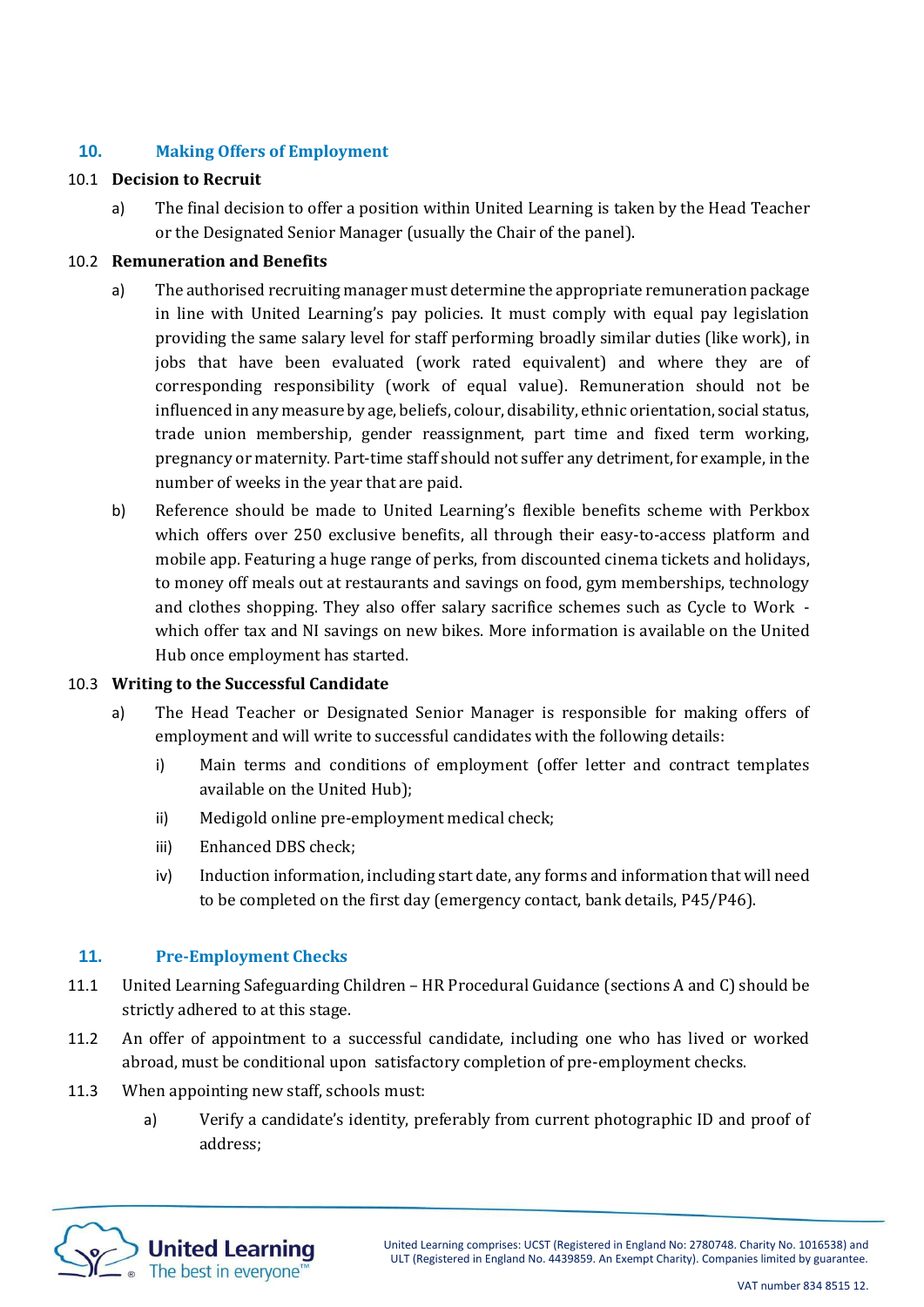- b) Obtain a certificate for an enhanced DBS check with barred list information for all staff;
- c) Obtain a separate barred list check and undertake a written risk assessment if an individual will start work before the DBS certificate is available;
- d) Check that a candidate to be employed as a teacher is not subject to a prohibition order issued by the Secretary of State, using the Employer Access Online service;
- e) Check that a candidate who is a former teacher and is to be employed as a teaching assistant is not subject to a prohibition order issued by the Secretary of State, using the Employer Access Online service;
- f) Verify the candidate's mental and physical fitness to carry out their work responsibilities;
- g) Verify a person's right to work in the UK. Guidance can be found here: Checking a job applicant's right to work - GOV.UK (www.gov.uk);
- h) Verify any mandatory professional qualifications and professional status, e.g. QTS status (unless properly exempted), NPQH; (for teaching posts) verification of successful completion of statutory induction period (applies to those who obtained QTS after 7 May 1999);
- i) Ifthe person has lived or worked outside the UK, make any further checks considered appropriate. Teachers will be requested to provide proof of their past conduct as a teacher. This should be a letter of professional standing issued by the professional regulating authority in the country in which they worked. Guidance can be found here: [Criminal records checks for overseas applicants -](https://www.gov.uk/government/publications/criminal-records-checks-for-overseas-applicants) GOV.UK (www.gov.uk).
- j) Check that a candidate to be employed is not disqualified from working in a relevant setting, as set out in the Childcare (Disqualification) Regulations 2018.
- k) Check for disqualification from management (Independent Schools and certain management roles only. See United Learning Safeguarding Children – Procedural Guidance, section A).

# **12. Commencing Employment**

- 12.1 All relevant documentation will be completed by the Head Teacher or Designated Senior Manager (or an HR Administrator acting upon their authority) on the new post holder's first day, or as soon as possible thereafter. New employees will also be directed to the relevant staff terms and conditions.
- 12.2 The post holder will be issued with a Contract of Employment, by the Head Teacher or Designated Senior Manager (or an HR Administrator acting upon their authority) within eight weeks of commencing employment with United Learning.
- 12.3 An induction programme should be arranged and where possible sent to the individual in advance of their start date.
- 12.4 The HR Administrator will complete the new starter check list, enter the new employee on the HR System and ensure all relevant paper work has been forwarded to the payroll administrator at Central Office.

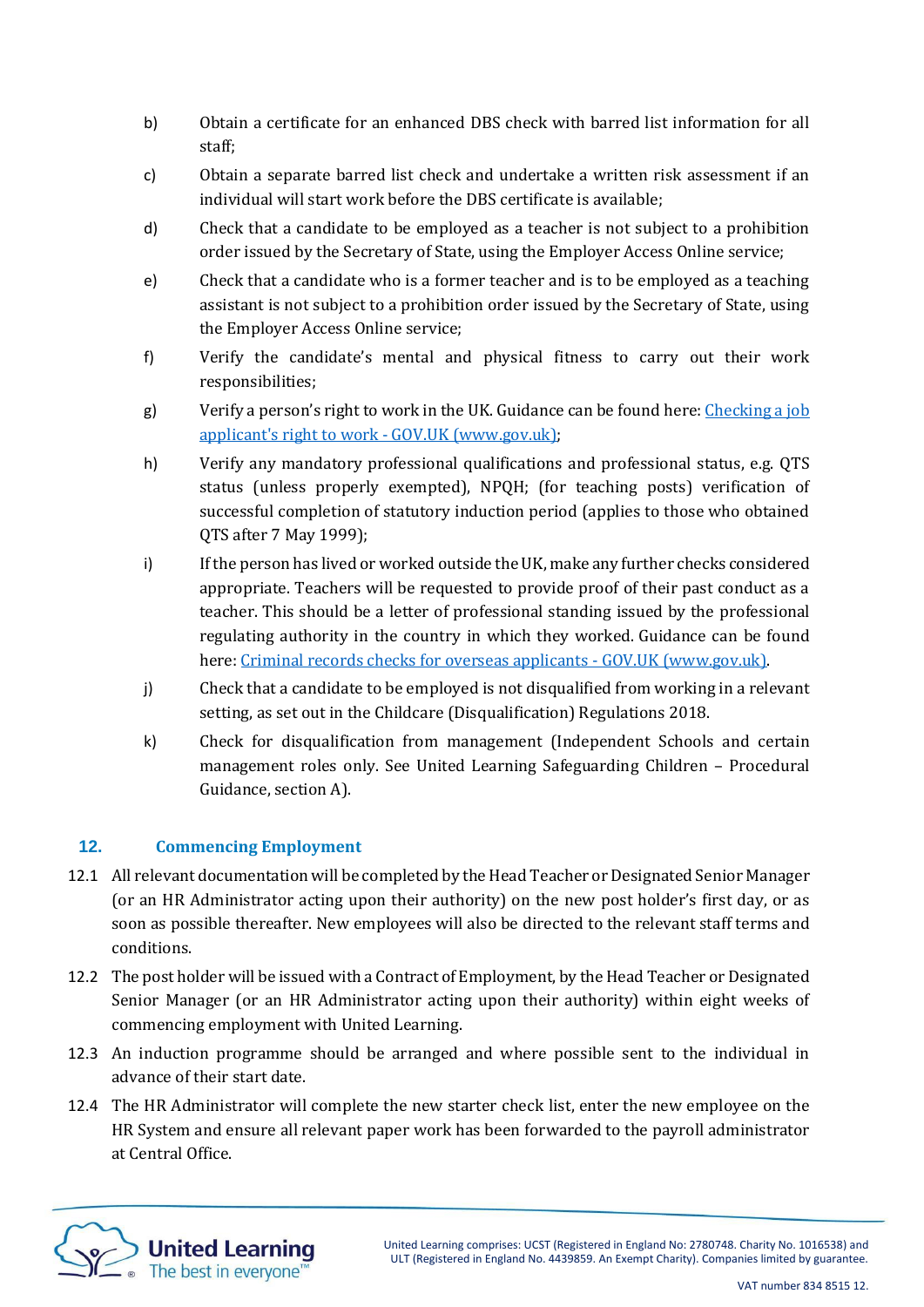### **13. Timescales and Record Keeping**

- 13.1 It is envisaged that the following timescales will apply:
	- a) Applicants should normally be given at least two weeks from the date of a post being advertised to complete their application.
	- b) Applicants not short listed for interview should normally be notified of this decision within three weeks of the closing date for applicants. Applicants who are not successful following interview should normally be notified of this decision within one week of the interview and offered feedback.
	- c) Candidates for interview should normally be given at least one week's notice of the date of interview.
	- d) The ATS enables those managing recruitment and selection to track candidates' progress from application to appointment by moving individuals along at each stage of the process.
	- e) All recruitment documentation (including short-listing) must be retained for a minimum of 6 months for unsuccessful candidates and as part of the personnel file for successful candidates. Where the decision is in dispute (including any formal employment tribunal case) no records should be destroyed until the case is resolved.

### **14. Equality Guidelines**

14.1 At every stage, the recruitment and selection procedure will conform to the United Learning's Equality Guidelines and relevant legislation and codes of practice.

### **15. Training**

15.1 All those involved in the recruitment and selection of staff must be properly trained. The United Learning People Development Team will provide advice and assistance on training issues.

### **Review**

The Recruitment and Selection Policy and procedures will be reviewed on a regular basis to ensure consistency, fairness and effectiveness and in the light of changes in employment legislation, but at least on an annual basis.